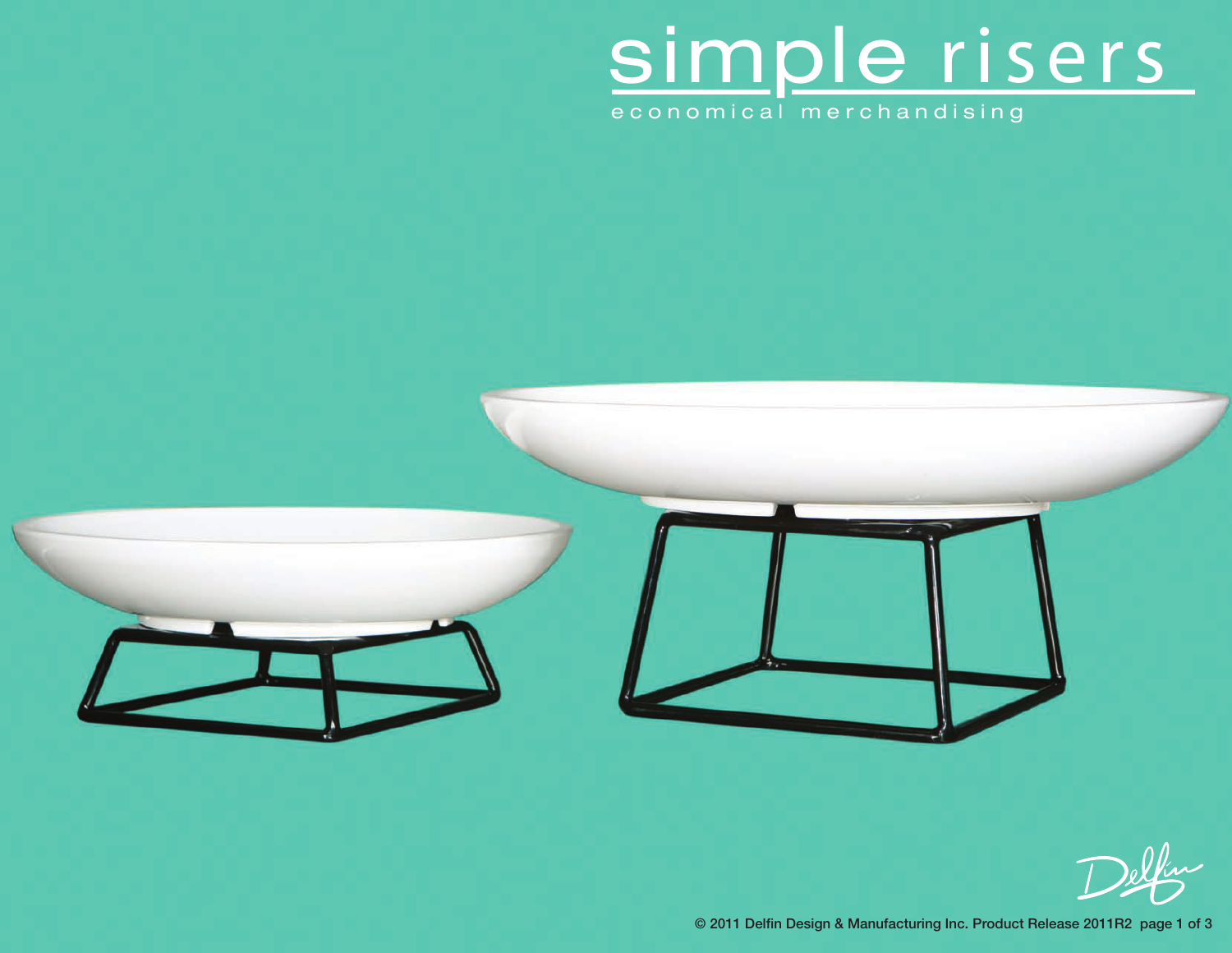## simple risers.

economical merchandising

Simple says it all. The design of this trapezoid styled cube allows for use with any Delfin bowl or tray. 6" top plate tapers down to 7" square base for added stability. Solid steel construction, heavy weight capacity capable and a durable "grip" FDA approved poly protective coating gives you a lot of quality with minimal expense. Mix and match with other Simple cubes to create a multi-tiered, well organized presentation.

2" high square cube riser *7" x 7" x 2"*

4" high square cube riser *7" x 7" x 4"*

6" high square cube riser *7" x 7" x 6"*

8" high square cube riser *7" x 7" x 8"*



TR-762-PL10 **7" x 7" x 2"** cube riser



TR-764-PL10 **7" x 7" x 4"** cube riser



TR-766-PL10 **7" x 7" x 6"** cube riser



TR-768-PL10 **7" x 7" x 8"**  cube riser